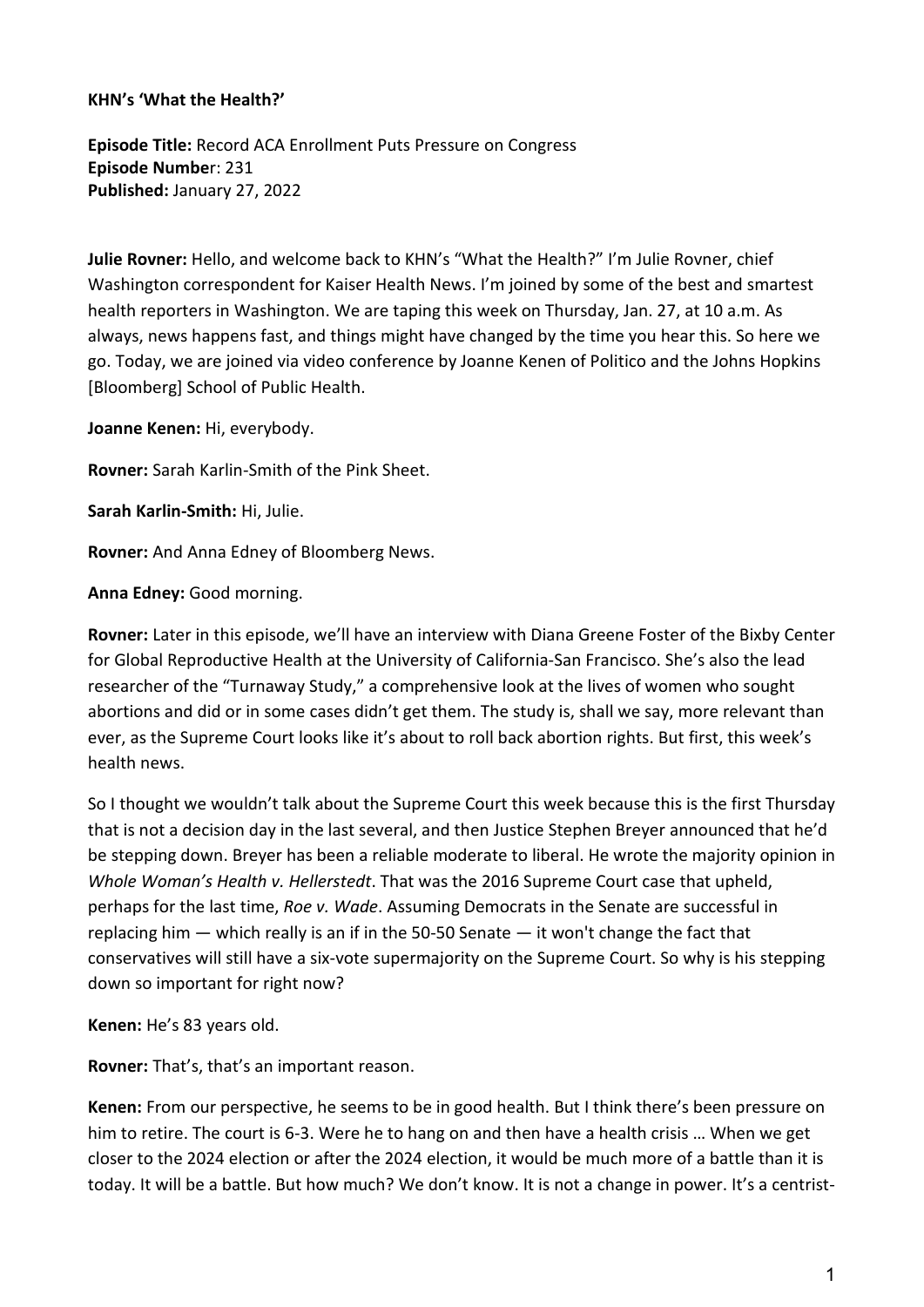left-liberal justice who would presumably be replaced by another liberal justice, perhaps more liberal, but it wouldn't change the 6-3. [West Virginia Democratic Sen. Joe] Manchin has not been opposed to [President Joe] Biden court nominees so far, and there is the possibility of getting a couple of Republicans — not many, but it's not impossible to get to … see a scenario. But it's also, it's a broken Congress and a broken country, and there'll be a fight. Is it [a] brief, symbolic fight, or is it a Congress being what Congress has become for months? It's too soon to know. It could be relatively brief.

**Rovner:** Biden has vowed that he's going to appoint a Black woman. There has never been a Black woman on the Supreme Court. Manchin — who, as you point out correctly, has not opposed Biden's judicial nominees up until now — is going to be obviously under intense pressure from anti-abortion advocates who would like to have a seventh vote [among] the nine Supreme Court justices. Although because this is not going to be a shift in power, maybe they won't. I guess it all remains to be seen. But one thing that it's clearly going to do is complicate an already crowded election year schedule on Capitol Hill, where the Senate Finance Committee chairman, Ron Wyden, looks to be starting over on the Build Back Better legislation by focusing it on health care and energy tax credits. We also have breaking news just from this morning. The administration's announced that 14.5 million people have signed up for coverage under the Affordable Care Act, on the marketplaces, with the enrollment still open in half a dozen states, including California. They obviously credit that in large part to the enormous subsidies that were created in last year's legislation, which means that the Democrats are going to be under enormous pressure to continue those subsidies so that many of those 14.5 million people won't discover right before the midterm elections that their subsidies are going away. So do we think that what Wyden is talking about is the beginning of what the final legislation, assuming they can get it, is going to look like?

**Karlin-Smith:** I actually just had an article published last night that was looking at the drug pricing health care aspect of Build Back Better and what happens to it. And pretty much everybody I talked to — and it ranges from people who … on all sides of the debate believe that if Congress is able to get a smaller reconciliation package done this year, health care is likely going to be in it. And they talk about the drug pricing reform and the [Affordable Care Act] subsidies, and people probably remember the drug pricing negotiations and so forth. There's a big savings, so that can be used to help fund the other health care priorities. So there's obviously questions about — as we know, they couldn't get the bigger Build Back Better package done. And there's questions that come up as to  $-$  if you pull things out, what Democrat does that annoy, and how do you figure out all those things to get people who maybe were OK with something because something else was in there and now it's not. But most people seem pretty confident that health care goes if this kind of a smaller social spending bill goes.

**Rovner:** It strikes me as literally the last thing Democrats would need would be to have this record enrollment in the Affordable Care Act and have those subsidies disappear on Nov. 1 of 2022, right as people are starting to sign up and right as they're going to the polls for the midterms. It's hard to imagine Democrats seeing that as anything but a disaster.

**Karlin-Smith:** Yeah, people talked to me and said that it really would be political malpractice for them not to pass some of this health care reform if they have a chance because they've been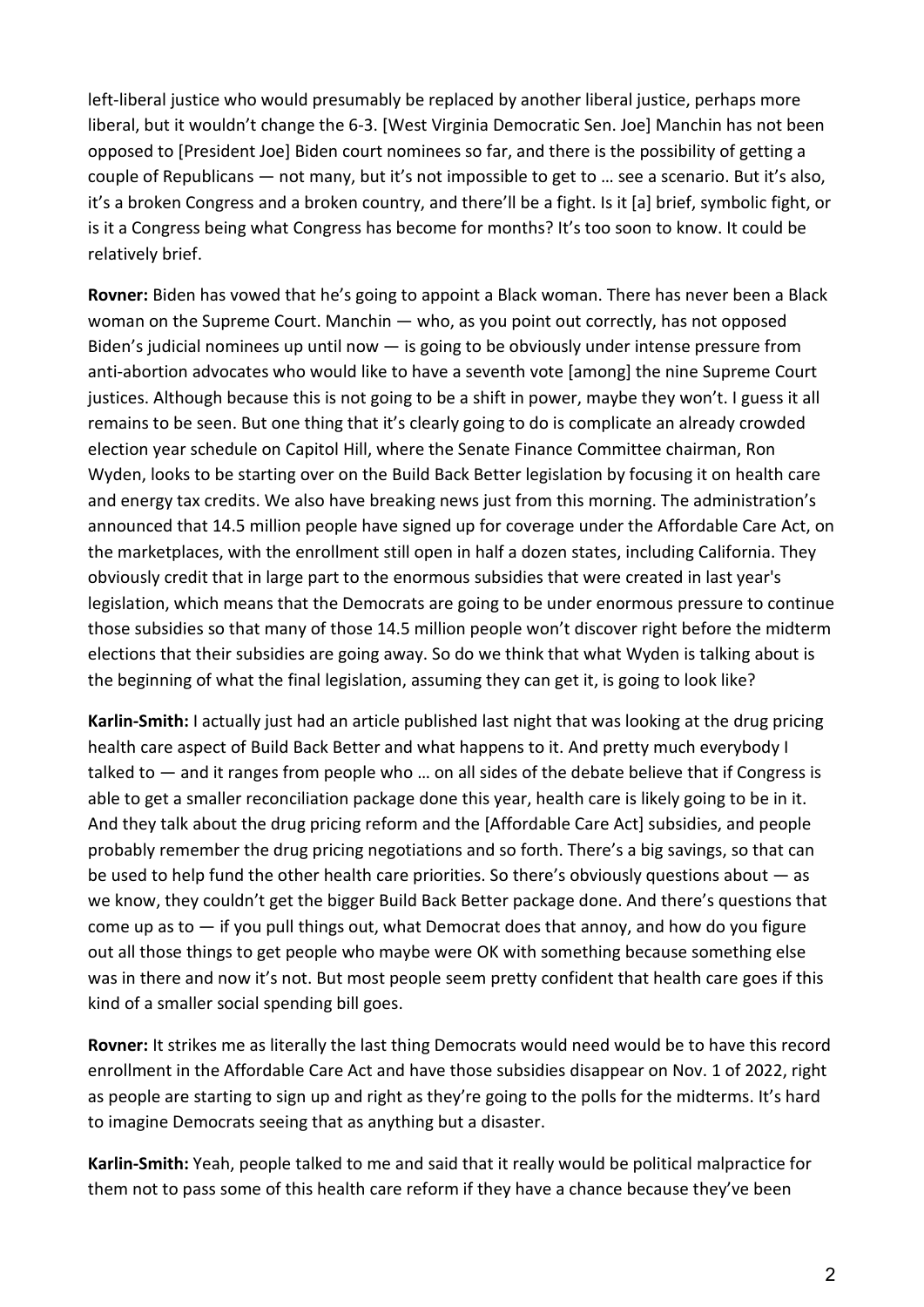campaigning on it for so many years. There's a good chance the House or Senate doesn't stay Democratic after the midterms, so if they really want to follow through, this may be their last chance for a while.

**Rovner:** Yes, and I think they know that. But this is the Senate that we're talking about, so they don't ever do anything until they have to. They're the ultimate college students: "I will study three hours before the test."

**Kenen:** And then ask for an extension.

**Rovner:** Yes, and then ask for an extension.

Over on the other health committee in the Senate, the Health, Education, Labor, and Pensions Committee, Chair Patty Murray and ranking Republican Richard Burr have put out a discussion draft of a bill that would reengineer the federal public health apparatus to better prepare it for the next pandemic, of which there clearly will be one. What are some of the big ideas here? And would they work? And what are the chances that this makes it across the finish line? Obviously, given that Burr is retiring, so it's his last chance to put his mark on public health. Anna, I see you nodding.

**Edney:** I think in terms of some of the bigger things that are in there, there's a lot of focus on the Centers for Disease Control and Prevention, probably kind of the splashiest piece being that the CDC director would be confirmed by the Senate, which has not been the case before. And then there's things about data collection, which clearly the U.S. has been very bad at throughout the pandemic.

# **Rovner:** Very slow at.

**Edney:** Yeah, slow. And we're just not seen as a leader on that at all. And the states have taken up a lot of that. It's a patchwork, so some states don't do so well as others do. And there's a lot of trying to shore up the Strategic National Stockpile, which we've also seen has struggled throughout the pandemic. And I think there's some appeal, I would assume, to some Republicans who may otherwise be against any legislation getting through in some sense because it is making the CDC and the director particularly more accountable. And I think that that's something that everyone has wanted to push for, particularly given that it seems that Rochelle Walensky currently is making a lot of decisions on her own and then tells the White House, and then that's what happened. So I could see some appeal. Whether there's the ability to get that done before Burr is gone — especially given all the things you just talked about, Justice Breyer and other things that need to get passed — that's a big question, and I don't know if it can happen.

**Rovner:** I saw this and I smiled because I thought … after 9/11 and the anthrax attacks, which were three weeks apart back in 2001, Congress actually buckled down and did a lot of work on public health and a lot of work on bioterrorism and a lot of work on pandemic planning. We knew even in 2001 that there was going to be a pandemic. And Burr was in the middle of all of that. He did a lot of that legislation. When he leaves, he will have left his mark on — I don't want to just say the public health service because that includes other agencies — but really the major public health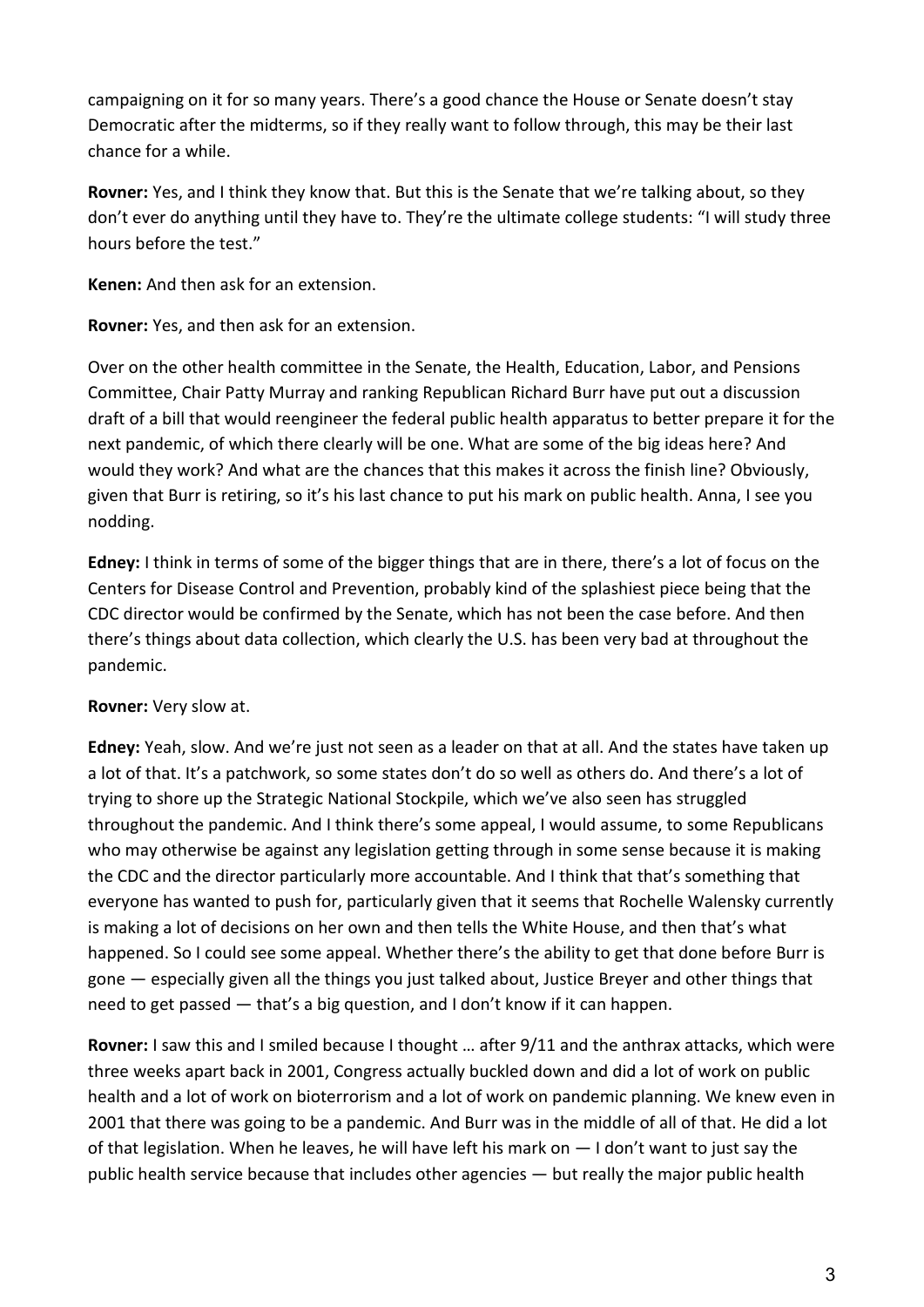apparatus in this country. And I'm wondering if that might be a push to actually get something like this done. Maybe Congress can behave not like the college student waiting until the last minute.

**Karlin-Smith:** One thing I checked on when this proposal came out from Murray and Burr the other day was: When was the last time they reauthorized that pandemic legislation? You were mentioning the Pandemic All Hazards Preparedness Act, and for better or worse for Burr, that was in 2019, so it doesn't need to be reauthorized for a while. That would be an obvious vehicle to do it because they may need a bigger legislative vehicle. But obviously covid-19 perhaps is enough of an impetus, and this has been something that Burr has really pushed for a long time. And although on the flipside of it, one thing Republicans have not been great at every appropriation cycle is funding the CDC and increasing funding for the CDC. So I think that's going to be an interesting dynamic moving forward. Unlike agencies like [the National Institutes of Health] and other health agencies, which tend to be popular on both sides of the aisle, CDC has not been, and this is CDCheavy legislation.

**Rovner:** And actually in the past, there's been at least some support for CDC on the Republican side because there's been at least one Republican senator from Georgia, which there isn't anymore. So I think that probably is going to go into this too, because obviously the vast majority of CDC staff is in Atlanta, unlike the rest of the [Department of Health and Human Services].

**Kenen:** Julie just mentioned the bioterror preparedness bill that went through after 9/11 and anthrax. It was a dual-use bill. In other words, it was easier to get it through Congress calling it a bioterror defense bill. It was Sen. [Bill] Frist and Sen. Edward Kennedy, but it was designed in a way to be dual-use, so that if you give the states money for biopreparedness, they did it in a way that also was … Julie and I remember Sen. Frist was very concerned about hantavirus at that point; that seemed to be on his mind. So what you do for bioterror and preparedness in the states overlaps with what you need to do with any natural biohazard in the state of pandemic or some other kind of outbreak. But then in the Great Recession, they roll back again, so they didn't finish what they set out to do in the early 2000s and then they cut back. So, yes, the CDC has never been the darling of Congress, and NIH gets a lot more love. And even it has its ups and downs in funding, but it recently has had another surge of funding. And even if this gets through, do they stick with it? Do they put the money in year after year because public health has to be year after year. You don't fund it for this year and say, "OK, we did it." It's ongoing by definition; surveillance and preparation is ongoing.

**Rovner:** It was 20 years ago that they last did a big push on public health, and you can't wait two decades between these. All right. Well, let us turn to covid. Last week, we talked about what the Biden administration has managed to accomplish or not in its first year, and I specifically left covid out of that discussion because I thought it deserved its own discussion. Handily enough, we got several big thinkpieces about just this subject over the weekend from The New York Times and Politico and the Financial Times, to name a few. The basic thrust of those pieces is that putting scientists back in charge was not enough, that our public health agencies, specifically the CDC, FDA, and NIH may need a major rethink at least in terms of how to handle a pandemic. So I want to go around the table. I want each of you to say what you think the biggest covid achievement has been for this administration and what its biggest miss has been. Joanne, why don't you start?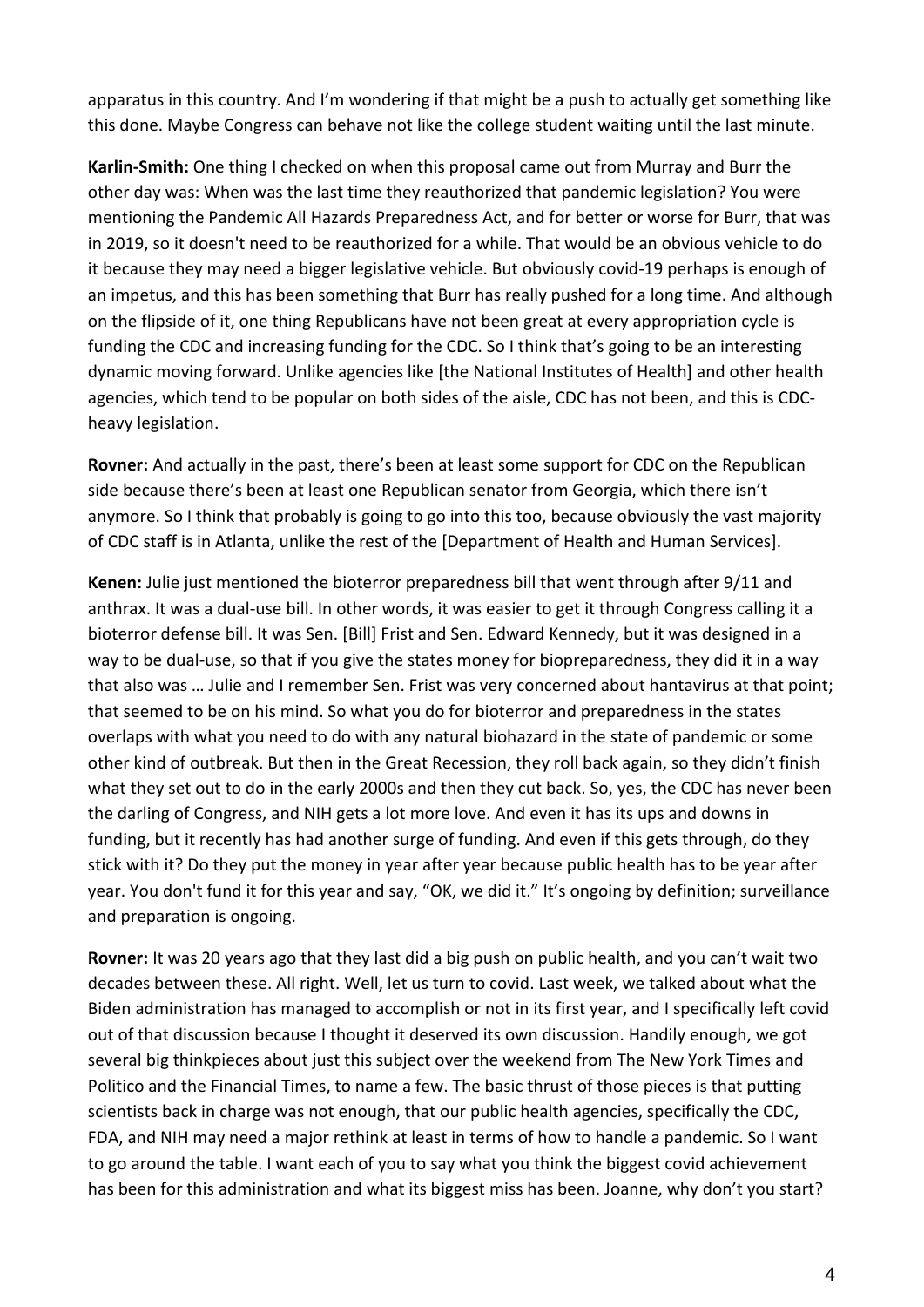**Kenen:** Well, clearly they put vaccination on a really strong footing at the beginning of the administration. The first six months or so were quite good. They got a lot of people vaccinated fast and exceeded a lot of their own goals. So the first six months were on track, and we all felt more optimistic by June or July. But they made a really fatal mistake and then they made it again, which is they didn't expect covid to totally go away, but they thought it was bonfires, not forest fires. So there would be outbreaks and you could rush in and stamp them out and not let it get out of control. And they knew that there might be variants, but they really underestimated the variant threat. They didn't … They were talking about, "Well, there could be variants," but they weren't planning for there could be variants. And delta came and hit way worse than they anticipated, than a lot of private-sector side or other outside-the-White-House scientists as well. And then again after not being prepared for delta, then they weren't prepared for omicron. They weren't prepared. By then, they knew that they weren't going to get everybody vaccinated. They should have done better on a therapeutic or medicine and testing, and they didn't. And now we're going into what is hopefully a lull, maybe a really long lull, but they damn well better understand that this virus is capable of sending one curveball after another. If we buy a lot of tests and we end up throwing them out, great, but we can't assume that when we get out of this, that it's suddenly time to dance.

#### **Rovner:** Yeah. Anna?

**Edney:** You know, I think what they've done right side is — you feel the seriousness of the virus. It's no longer a joke in the White House, and people are wearing their masks and things like that. And I think that sends a message and is supportive throughout the country. I agree completely, though, with what Joanne said, that they missed on a lot of it. And so that seriousness hasn't exactly translated into certainly getting it under control in any way. And you mentioned putting the scientists back in charge hasn't exactly worked. I'm not sure I believe the scientists are in charge. I think that that's been really the hard part, and watching all of this is  $-$  it's not as overt as [former President Donald] Trump was, but there are a lot of times where you wonder, like, OK, the White House is making an announcement before the scientists have even made their decision on anything. Or it's a small group of people and not the career scientists. A lot of people know that we haven't heard from CDC that often. Finally did, I think it was a few weeks ago. They had a press conference, but it's just been the director and the others on the coronavirus task force. So agreeing with everything Joanne said, plus the fact that I don't really think the scientists are in charge yet.

#### **Rovner:** Sarah?

**Karlin-Smith:** Kind of echoing a little bit of what Anna and Joanne said, I think they've definitely made improvements from the Trump administration on aligning the political leadership and the White House, the scientists. And they seem much more like they're on the same team. They're sending the same messages. You don't have Anthony Fauci standing behind one of our political leaders at a press conference trying not to roll his eyes or grimace. They've certainly had a different stance and made progress in that way. I definitely agree with Joanne that a huge failure in the U.S. has been not planning for some of what we knew could be very bad future steps in the virus and in this pandemic. And that's a theme that we alluded to before, which is the U.S. doesn't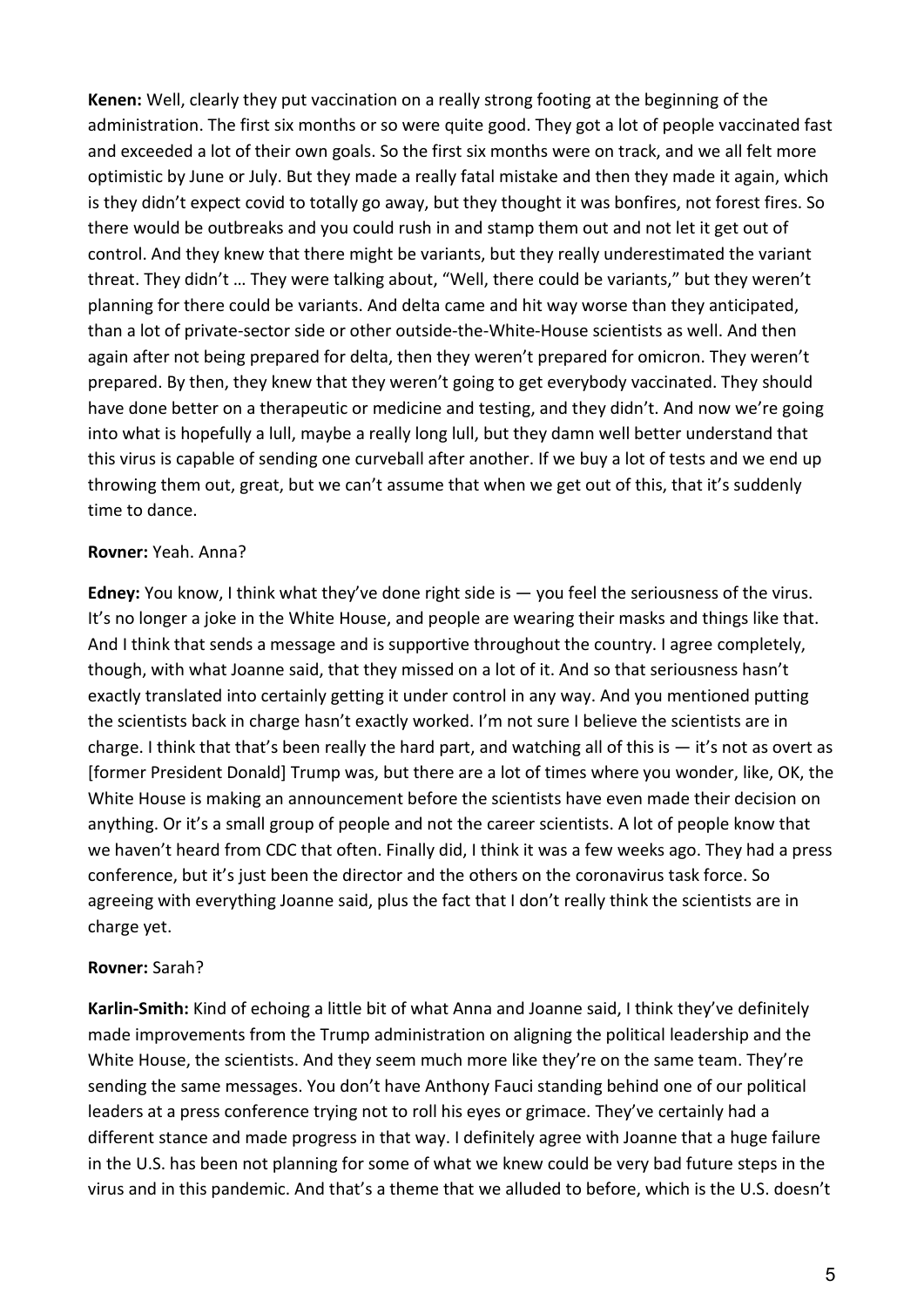fund public health very much when we're not in a fire situation. And we don't think about it much when we're not in a fire situation. But I think the other thing to emphasize, too, is we just really haven't paid enough attention to the global need to respond to covid. And that no matter how vaccinated the U.S. is, these huge swaths of the world that are unvaccinated or don't have the resources to tackle covid are going to be a threat to us for a long time. We've seen a little bit of shift recently in the administration thinking more about that, but they did the booster rollout. That was very controversial because the question is what is more beneficial to the U.S. Is it more people around the world having more first shots? Or people in the U.S. having second or third shots? And the White House has always said, "Well, we can do both," but it's not clear that's actually happening in reality.

**Rovner:** All right. Well, I get to go last. And I think the one thing the administration has done pretty well is actually get things and money out the door, which is not an easy thing, which I don't think they get very much credit for. And I know there's lots of fights about money. And it's not always in the right place, and it's not always gotten where it's supposed to go. But compared to the Trump administration, I think they've done a way better job, obviously, at getting, you know, PPE [personal protective equipment] to two health care workers and getting vaccines and getting the National Guard to help, you know, even direct traffic and now help in hospitals. I think, and this will come as no surprise to anybody, I think the biggest failure has been on communication that there has just not ever been a single message. And, obviously, it's hard to have a single message here, but you can at least say that, hey, the virus keeps changing; we're going to have to change with it. And instead, you get all these, you know, what look like flip-flops. "Oh, well, soand-so said this last month." He was talking about something completely different! So I feel like the communication is still lacking, and that's such a basic piece of public health. I'm still surprised that two years in, we still do not have this handled. And speaking of "failure to communicate," it seems that people for whom the CDC has recommended a fourth vaccine dose, those with compromised immune systems, have been turned away at many pharmacy counters by workers who obviously haven't read the guidelines. This is obviously upsetting to those who risk themselves by going to a public place and standing in line, only to be told no. Apparently, according to my colleague and colleague Lis Szabo, who broke the original story, the CDC had a conference call with pharmacies yesterday to reiterate that these people *are* eligible for a fourth dose. But again, even though I know things are changing fast, why can't we communicate this stuff?

**Edney:** Liz talked about it a little bit in her story that the pharmacists were asking for a clear "just give us, like, a sheet that tells us exactly who should be getting what." And it is kind of amazing that that isn't out there, why we can't do it. I guess I don't know the answer to that.

**Rovner:** That was kind of a rhetorical question.

**Karlin-Smith:** So and just to be clear, actually, when Liz first raised this issue on Twitter, where she was hoping that as the U.S. thought about whether we did or didn't need fourth booster shots that they would focus on immunocompromised people first. And I was, like, I had this little flicker in my brain. I'm like, Wait, I think they've actually already done that. But you know, there's so much going on. And I checked, and they actually did this in October. You had to be six months out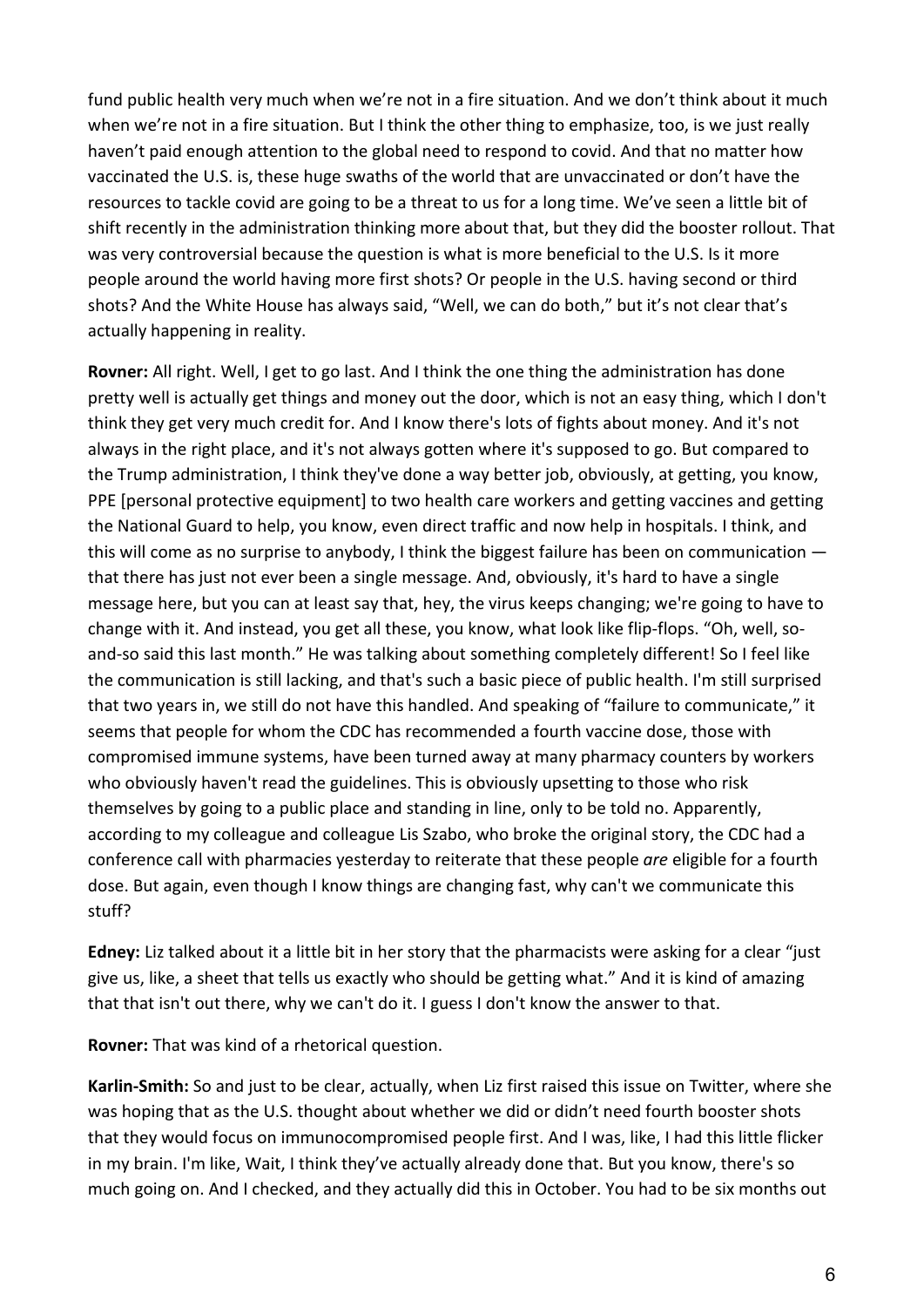from your last shot to get it. So at that point, very few people, if anybody, was eligible and so people really have just started becoming eligible. I think a lot of the confusion stems from immunocompromised people are actually the first people where the CDC and FDA cleared additional shots. But at that point, it was really tied into the booster debate. I actually wrote a headline like "Don't call it a booster" because, for them, what they said was you need three shots of the mRNA vaccines to have your initial series — that immunocompromised people needed three shots. And then, technically, the fourth is the booster versus for non-immunocompromised people, you get two shots and the third shot is a booster. And I don't think that's been communicated very well.

### **Rovner:** No, it has not.

**Karlin-Smith:** And that's also led to confusion because you want to make sure — in [some] cases the booster shot is not the same dose as the original shot. And you want to make sure the immunocompromised population is getting three full doses before you might get that smaller booster shot. But yeah, it just seems like something the CDC never really advertised since that initial decision, and that's come back to haunt them now that people are actually eligible.

# **Rovner:** Yet another example of "failure to communicate." Anna?

**Edney:** I was just in that vein going to say, it seems like we need a whole rework of what we're calling vaccines and vaccinated. Like, we're still saying "fully vaccinated" when that can mean so many different things. So I think that's another communication challenge that could be addressed if they sat down and worked it out.

**Rovner:** Yes. And, you know, I realize it is hard to rebuild a plane while you're flying it. I get that. But there's a point that if pieces are falling off, you're going to have to do something. Well, one place the administration apparently is making some belated progress is on rapid testing, albeit as the omicron wave starts to recede in many of the most hard-hit areas of the country. Meanwhile, we got an actual answer to why Medicare, whose patients are among those most vulnerable to covid, isn't included in the free government test program. It turns out that Medicare doesn't cover most over-the-counter medications, of which this is considered one. And Medicare is set up to pay providers, so it's hard for them to reimburse patients. Now there's a push to figure out how to include Medicare in the free test program. Is there any chance it's going to happen? Maybe as part of legislation to lower the Part B premium in light of the non-coverage and cut in price of Aduhelm, which sort of artificially boosted the Part B premium? Could we see that folded into something?

**Karlin-Smith:** I'm not really sure if Congress has gotten anywhere near thinking about dealing with the Part B stuff for Aduhelm and legislation. But the other thing I'm not clear on, too, is right now it seems like a lot of members of Congress are pressuring the administration to do something about the testing issue and Medicare. And that's a question I still have in terms of: Can/does Medicare have any leverage, and under certain pandemic authorities, to just adjust the rules on their own? Or does Congress need to step in? And I haven't seen any clarity from lawmakers that they think it's on their plate. They seem to be right now hoping that the administration does it.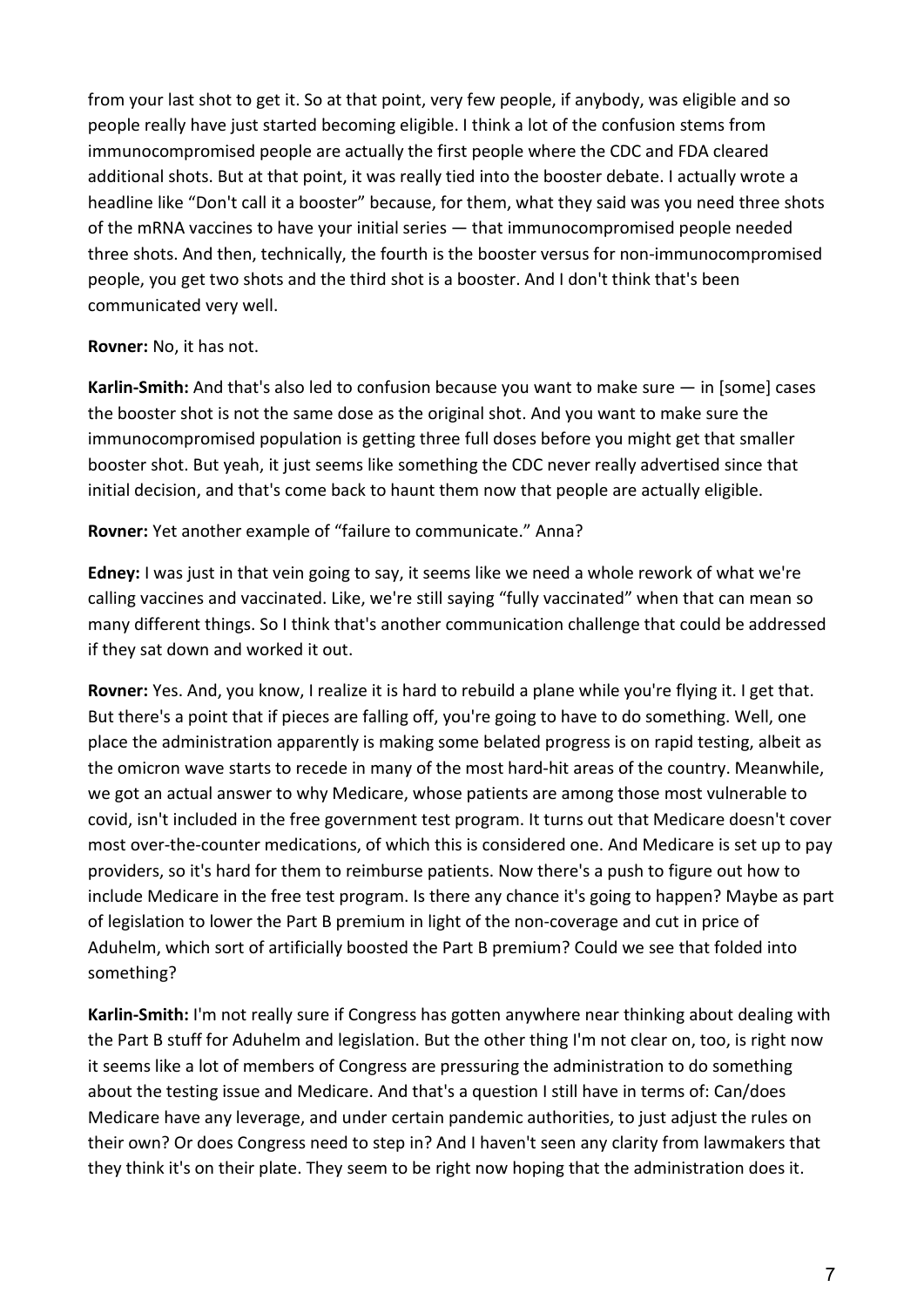#### **Rovner:** That the administration will do it?

### **Karlin-Smith:** Right.

**Kenen:** First of all, theoretically, Congress could pass a really narrow law, bipartisan, on this. But when does anything Congress do stay simple? I mean, theoretically, they could. They could just have a bipartisan agreement to write something that's four paragraphs long and voice-vote it, right? Do it. But the other thing is Medicare — apparently, they can't change the law on their own. We don't think there's executive power to just get around it. But they are making their tests available in community health centers and some other places. They could make more of a concerted effort. But again, this has to do with communication, you know, to make them available for anyone 65 and over much more easily — in doctor's offices and pharmacies. They're doing some things

**Rovner:** They could send them to senior centers.

**Kenen:** They could. I'm not sure how much seniors are going out to senior centers.

**Rovner:** That's true. Good point.

**Kenen:** I mean, you're not going there. So a lot of them are closed. But they could find a way of making them more widely available or having pharmacies always reserve some of the ones they have for giveaway to 65 and over. I mean, it wouldn't be perfect, but you could have Meals on Wheels, distribute them. That wouldn't get everybody either, but that would help with the homebound. There are ways that you could distribute them more widely, but, of course, since we don't have a lot, you don't want to distribute them in places where they're going to sit around. But they haven't thought about this enough. They could do more.

**Rovner:** Clearly. The plane is flying. Well. So, after last Friday's March for Life anti-abortion demonstration here in Washington, on Sunday anti-vaxxers held their own, albeit considerably smaller, demonstration, which featured, among other things, Robert F. Kennedy Jr., noted antivaccine activist, saying things are worse today for Americans than they were for Anne Frank — a comment for which he was later forced to apologize. But more seriously, anti-vaxxers have for decades come from both the left and the right fringe of politics. Yet now I feel like they're becoming part of the Republican coalition. Anna, I guess this is where I call on you for you to talk about your extra credit, right?

**Edney:** Well, yeah, I think it's sort of being tied up with individual freedom, clearly, and that does tend to come more from the right and the left in that sense. And so the extra credit, it's an Associated Press story by Michelle Smith, and the title is "How a Kennedy Built an Anti-Vaccine [Juggernaut amid COVID-19.](https://apnews.com/article/how-rfk-jr-built-anti-vaccine-juggernaut-amid-covid-4997be1bcf591fe8b7f1f90d16c9321e)" So, talking about Robert Kennedy's son, Robert Kennedy Jr., he has this charity called the Children's Health Defense Fund, which I didn't even realize it was his. I get lots of emails from them throughout the day that I try not to open so I don't raise my blood pressure. But he also wrote a book, and so he's going everywhere trying to talk about this book, saying, "If 300 of you" —it was a meeting that they were having — "If 300 of you buy this now, I could be at the top of the bestseller list, we'll really stick it to Jeff Bezos and Amazon." So there's just there's a lot of anger that he's able to tap into at the left, and it's just tied up in so much. And I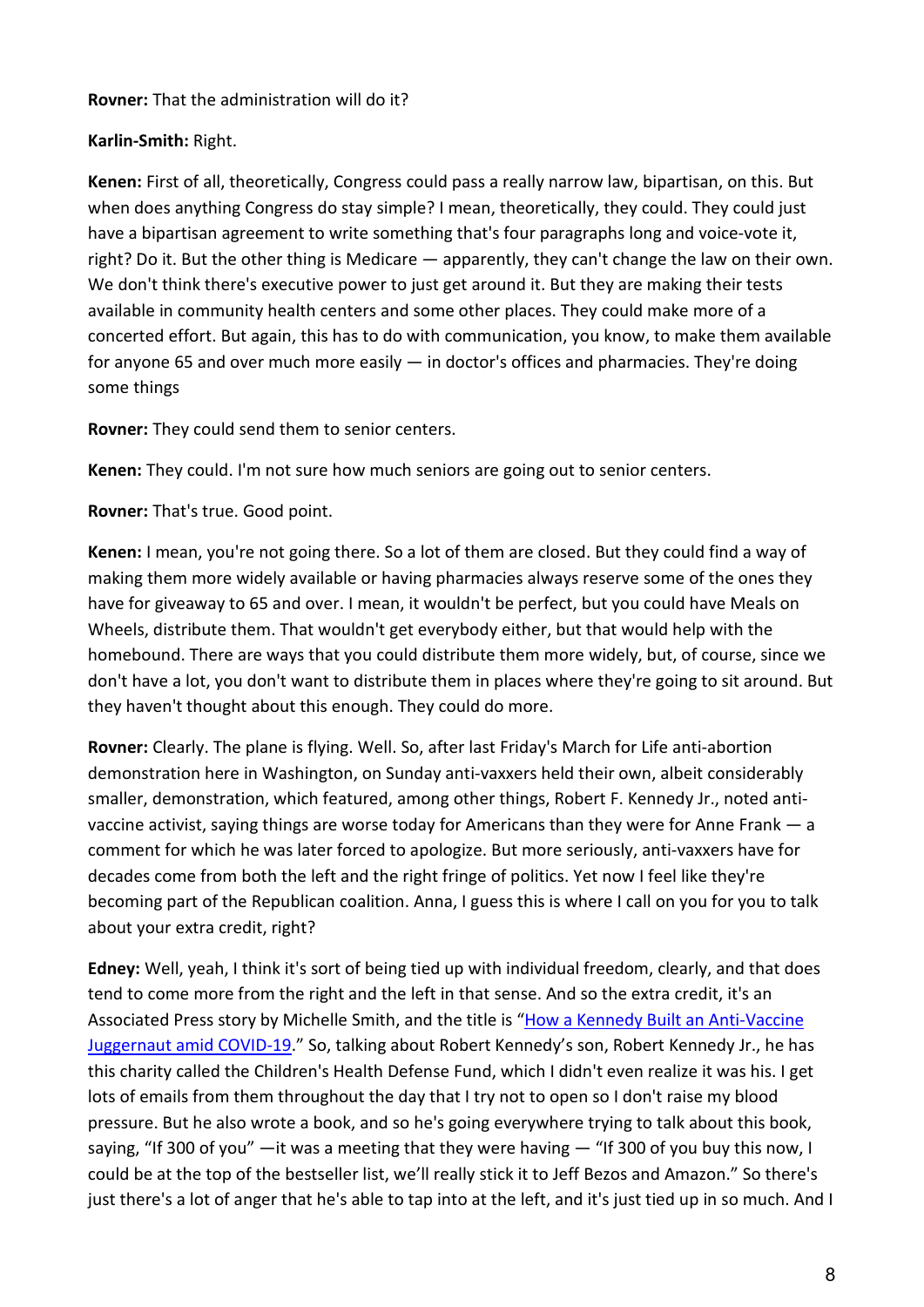feel like Sarah, in a way, is going to talk about this with her extra credit, pointing it towards a person. And so, it's just a really interesting look at how this is all funded, the tactics he's using and this misinformation campaign. And they really took a deep dive. And I think that that's something important to do because without them having to say it, you just connect the dots to the fact that he's making a lot of money off of these people who believe him.

**Rovner:** And I just, you know, I feel like the anti-vax movement, the *strengthened* anti-vax movement, is going to outlive the pandemic, which worries me greatly.

**Edney:** Yeah, that's absolutely true.

**Kenen:** There's always been an anti-vax movement in this country and there've been some people on the left and some people on the right for different reasons. But, particularly on the right, they're not exclusively. It has merged or blended with this red-hot anger. I don't want to say that the anti-vaxxers and the Jan. 6 people are the same. They are not. But there's an overlap and there's an energy that overlaps and a fury that overlaps. And there's a difference between anti-vax and vaccine hesitancy, people who are afraid as opposed to people who are militantly opposed. It's more complicated than we're going to get into right here. But there is this strain that is becoming mixed in with other forms of political disaffection and anger and "fury" was the word. I mean, it's dangerous going forward for public health and for other things.

**Karlin-Smith:** I was going to say we've already seen some attempts by states and more local politicians to try and use this to implement other laws and bills and so forth that would make it harder for school districts and other places to mandate vaccines for a whole range of illnesses that we've long required and basically eliminated in this country because of these vaccine requirements. So it's pretty scary to think about what could happen if this becomes something where we start allowing lots of children and so forth to not be vaccinated against other preventable diseases.

**Rovner:** I mean, we've seen what's happened in a lot, in some of these anti-vax pockets of the U.S. where, you know, suddenly we're having measles outbreaks. This obviously predated the pandemic. There's a reason that these childhood vaccines are mandated in most places, because if you don't have them, these diseases come back and people forget how terrible a lot of these diseases actually are. You know, they think of them as being not a big deal. But, like covid, some percentage of people, particularly kids who get them, are going to have severe aftereffects and in some cases are going to die from them. I feel like the pandemic is pushing back. Public health is not only going to come out, not stronger, it's going to come out weaker from this pandemic, which is, I think, a concern that public health, again, is not thinking about because they're too busy fighting the fire that's in front of them.

**Kenen:** All around them.

**Rovner:** Yes. And around them. Well, I have one workforce issue that I want to bring up. I was going to have a longer discussion about workforce, but we're running out of time. A hat tip to my KHN colleague Jordan Rau for picking up on this. In Wisconsin, one hospital sued another when, basically, most of its radiologists decamped from one to the other. The details aren't entirely clear,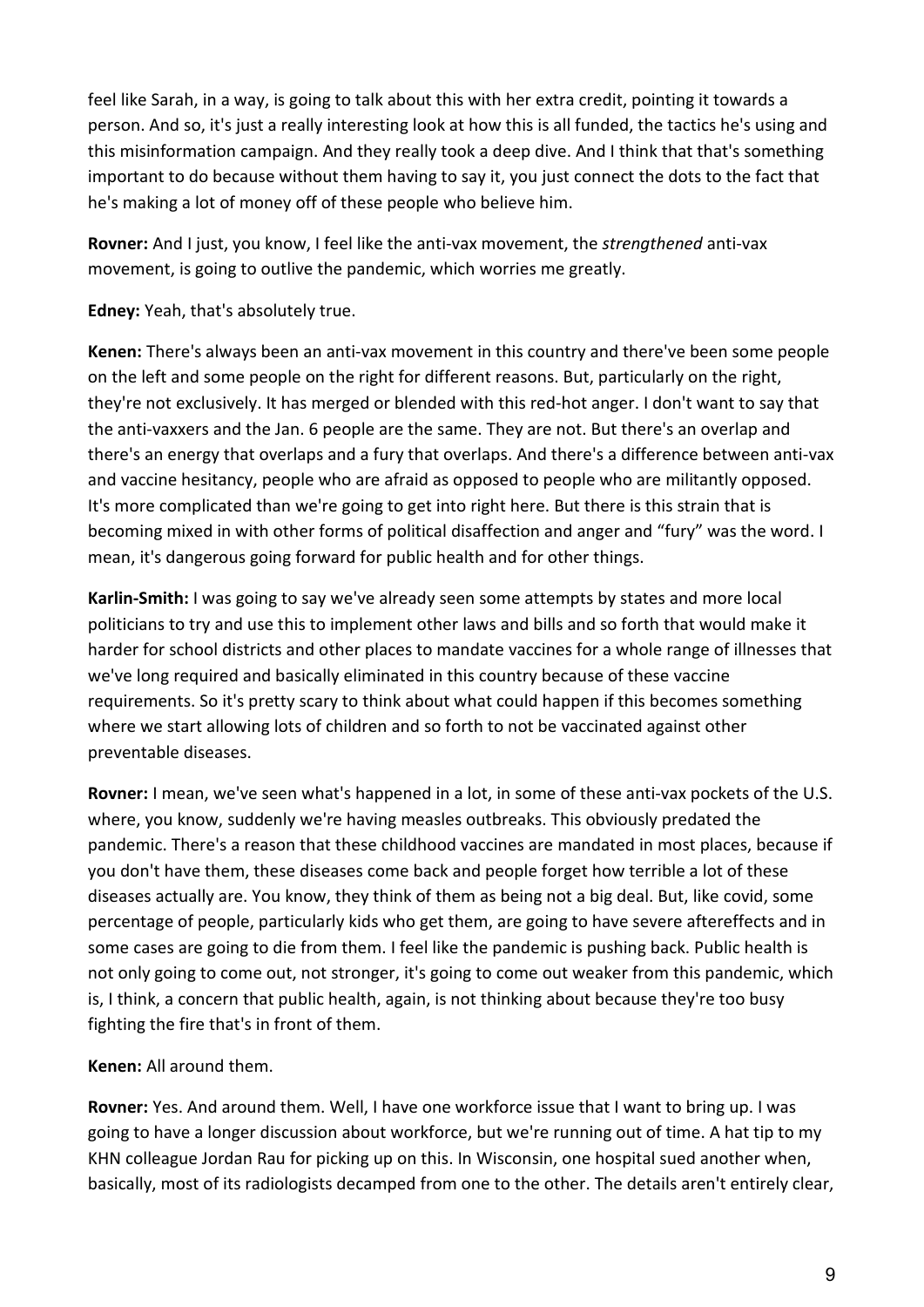but it seems that one doctor got a good offer, told his colleagues, they got similar offers, and the original hospital declined to match the offers, but then tried to block the doctors from going to their new jobs, saying it would jeopardize the original hospital's ability to serve trauma patients. Apparently, the judge in the case is not buying this, but I wonder if we're going to start seeing more things like this. There are already a lot of non-compete clauses in doctors' contracts to prevent exactly this sort of thing. But these doctors were not under contract. They were at-will employees and therefore free to leave. I mean, is it …? We're hearing so much about the shortage of health workers. Are places going to start just sort of grabbing, in total, workers from other hospitals and then leaving those other hospitals high and dry?

**Edney:** I think that's definitely a possibility. And, you know, their other option is the traveling nurse, which is, you know … I'm sort of surprised they didn't give a competitive offer because if you're looking to fill places, you're paying 300% more. The pay for traveling nurses is a lot more, so …

**Rovner:** … and traveling doctors.

**Edney:** … and doctors, yeah.

**Rovner:** Right. And this is part of the frustration of the workforce, is that they're working side by side with people who are getting paid multiples of what they're getting paid, and they're basically suckers for being loyal to their facilities.

**Edney:** Yeah. And … but I do wonder, you know, should we reach the end of this pandemic, how this all plays out. Because right now "traveling" I don't feel like means you're having to go very far. You can go down the street to the next hospital, or something like that, that needs workers. That's going to change at some point. Possibly if more people come into the workforce, that "traveling" means going farther and that may be less appealing to people down the road.

**Rovner:** As in public health, this is a piece of an existing workforce problem that the pandemic is making worse. And I wonder if when the pandemic recedes, we're still going to have this. You know, the health care workforce is in, what I like to say, not a good place right now. We will talk about this more unless somebody wants to talk about it right now before we move on.

**Kenen:** Come back to it.

**Rovner:** OK, we will come back to it. All right. Well, that is the news for this week. Now we will play my interview with Diana Greene Foster and then we will come back with our extra credits.

We are pleased to welcome to the podcast Diana Greene Foster, who's a professor in the Department of Obstetrics, Gynecology, and Reproductive Sciences at the University of California-San Francisco and director of research at the study group Advancing New Standards in Reproductive Health. Welcome to "What the Health?"

**Foster:** Thank you so much for having me, Julie.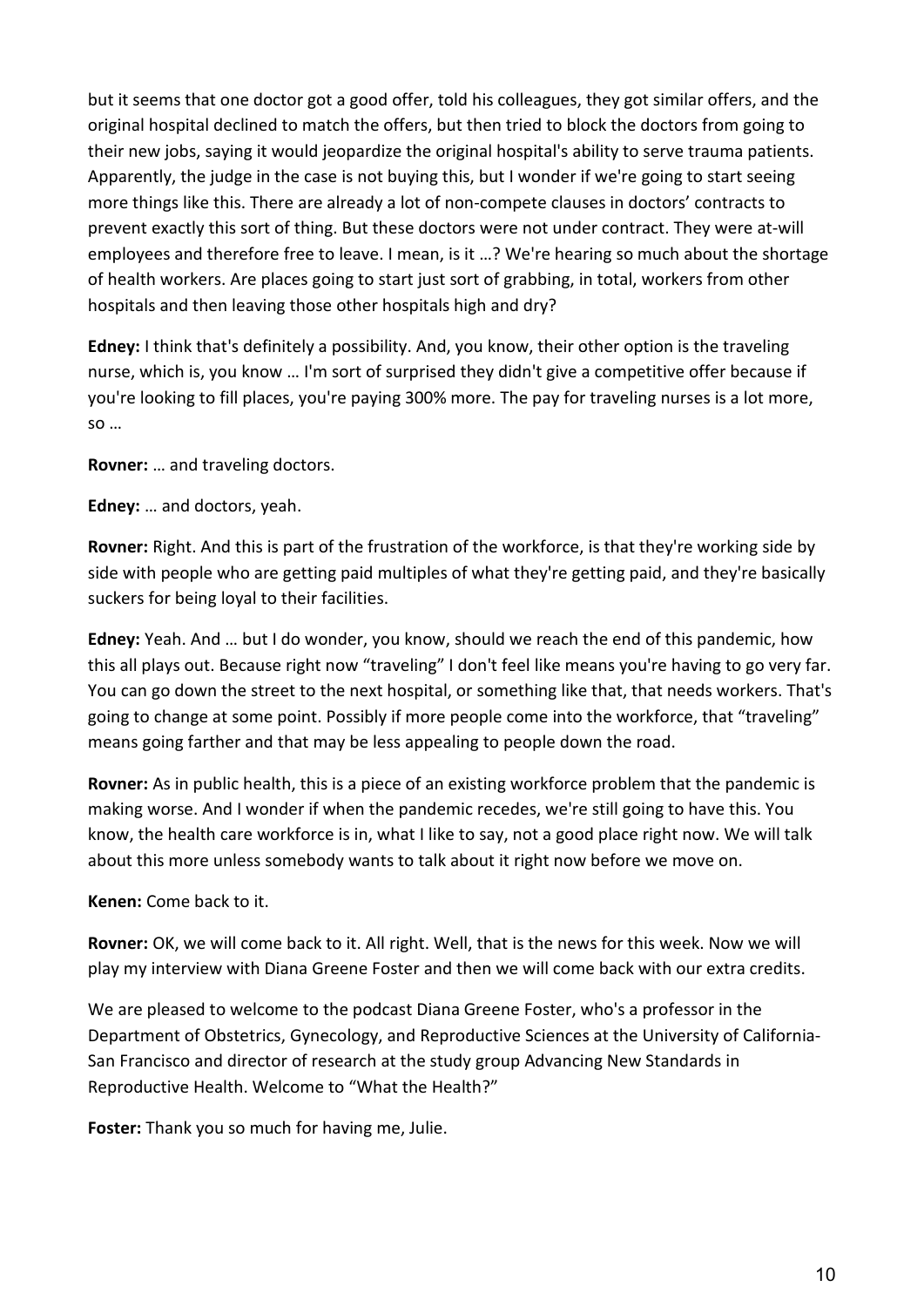**Rovner:** So you were the lead researcher of the Turnaway Study, a longitudinal analysis of what happens to women who seek abortions and either get them or are unable to get them. This could not be more relevant than ever if the court overturns *Roe [v. Wade]* later this year, right?

**Foster:** Yes, I had no knowledge that that was coming, and it's extremely unfortunate how relevant we are.

**Rovner:** So tell us why you decided to do the study and exactly what you studied.

**Foster:** So the study was started in around 2007, when we were interested in answering the question: Does abortion hurt women? And it seemed very important if that's a concern, which it was for a lot of people. To look at: Well, what are the only other options available to a pregnant person who doesn't want to be pregnant is to give birth. And so we needed to look at the harms of both. And we did this by following women who were recruited from 30 abortion facilities across the country, those who were a little bit too late to get their abortion and were turned away and those who are just barely in time and got their procedure. And because these 30 facilities had different gestational limits, we got people who were denied abortions and who received them at exactly the same gestation, but they had gone to different clinics with different limits.

# **Rovner:** What were the principal findings?

**Foster:** We followed them for five years and to look at their mental health, to look at their economic well-being, to look at the trajectory of their lives. And what we find is no evidence of mental health harm from abortion. And, in fact, the ways in which the two groups differed showed that people who are denied abortions actually had worse mental health initially, in terms of higher anxiety, lower self-esteem. But the biggest differences were really in economic well-being. And that's consistent with what people tell us about their reasons for abortion is often that they feel they can't afford to have a child or another child. And we see large and very immediate differences in economic well-being, where women who are denied abortions are more likely to be poor, less likely to be employed, more likely to say that they don't have enough money for just basic living needs. When I published those data on women's self-report, an economist at the University of Michigan named Sarah Miller reached out to me and said, "I had a really great idea. Why don't you link them to credit reports," which is this, whenever you apply for a credit card, you find out your credit score. This is generated by a credit agency and they have all public records of your evictions, your bankruptcies, how much debt you have. And what Sarah Miller was able to show was that the two groups of people, those who were denied abortions [and] those who received were the same economically for the three years before they got pregnant and the five years after there were big differences in the chance of having a bankruptcy or eviction. And in the amount of debt people were carrying.

**Rovner:** This data has been used for a number of peer-reviewed studies, right? I mean dozens.

**Foster:** Yes. I think we're at 51 peer-reviewed papers because there were a lot of aspects that are super interesting that the study was able to address, like: What is it like to view your ultrasound and what's the effect of abortion protesters? What's the effect of receiving or being denied an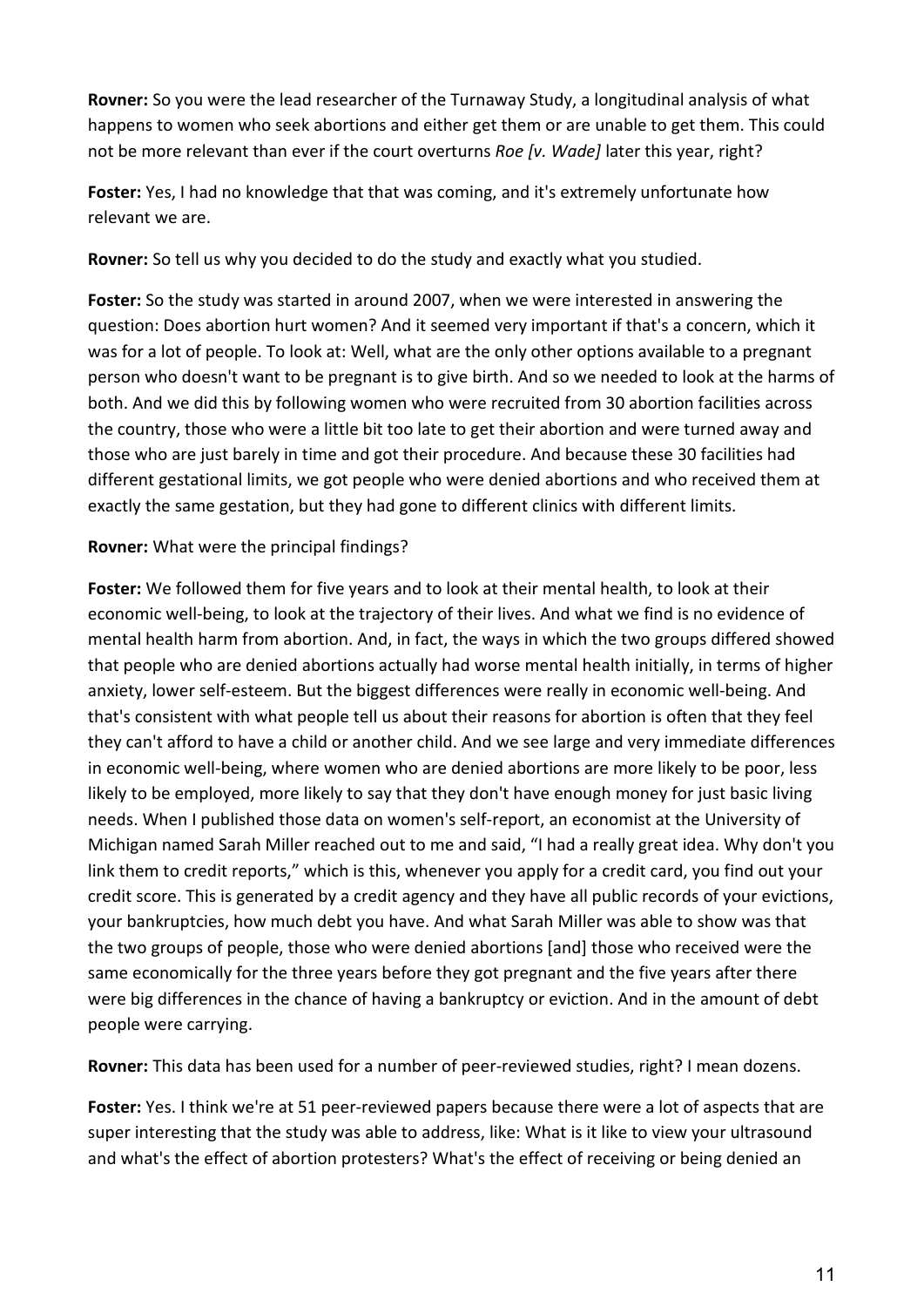abortion on your education, on your life aspirations, on your relationships, on domestic violence? So there were a lot of outcomes that we were interested in. It kept us busy for quite a few years.

**Rovner:** So why hasn't all of this sunk in? Why do we continue to hear that abortion harms women economically and their mental health and sometimes their physical health?

**Foster:** We were just waiting to do this podcast. I'm hoping you're going to get the word out. I'm doing my best. It's very hard. It's so interesting that this idea that abortion hurts women has gone so far with no data. And the idea that being denied a wanted abortion hurts women has not yet carried in the same way. But I don't know, you know, maybe it takes a little while for ideas to percolate. And I think also we're so used to talking about abortion as this abstract political debate that we forget that there are people involved who are making this decision and they must have reasons for making this decision. And so then it shouldn't surprise us that when we try and make this decision for them that their outcomes are worse and we just haven't shifted to having it be a person-centered debate of the person who's pregnant and what their circumstances are and their motivations. We don't think about that. They're just a pawn in some political fight. And that's, I think, why we haven't thought about this right.

**Rovner:** We actually, I mean, we obviously have a natural experiment going on, for better or worse, in Texas, where abortion is effectively unavailable at the moment. And if the Supreme Court does what we assume they may and undermines or overturns *Roe v. Wade*, we're going to see a lot more women unable to get abortions. Are you going to do more or do you think that the word will get out more? I mean, I guess there'll be plenty to study.

**Foster:** Yeah, I'm gearing up to try and look at what happens when I believe, as you do, it sounds like you do, that they'll say that *Roe* is over. And at that point, many states will be able to ban abortion. And I think the interesting question … the Turnaway Study is very good for saying what are the consequences if women carry the pregnancy to term versus get an abortion? But it doesn't answer the question of: Who is it, who's able to transcend their state laws and by either traveling or getting pills? And who is it, who's not able to do that? And so it's not necessarily the outcomes, it's who does this affect, who is unable to work their way around the laws?

**Rovner:** So that will be the next chapter.

**Foster:** I'm working on it.

**Rovner:** OK. Diana Greene Foster Thank you so much for joining us.

**Foster:** Thank you so much for having me.

**Rovner:** OK, we're back. It's time for our extra-credit segment where we each recommend a story we read this week we think you should read, too. Don't worry if you miss it. We will post the links on the podcast page at khn.org and in our show notes on your phone or other mobile device. We've heard from Anna already. Sarah, why don't you go next?

**Karlin-Smith:** So I looked at a piece by Adam Johnson, who has a column on Substack called The Column. It's called ["Covid Isn't a Human Being, It Doesn't Care What You Think About It.](https://thecolumn.substack.com/p/covid-isnt-a-human-being-it-doesnt?justPublished=true)" And it's a really interesting piece about how politicians and others have used language to create a certain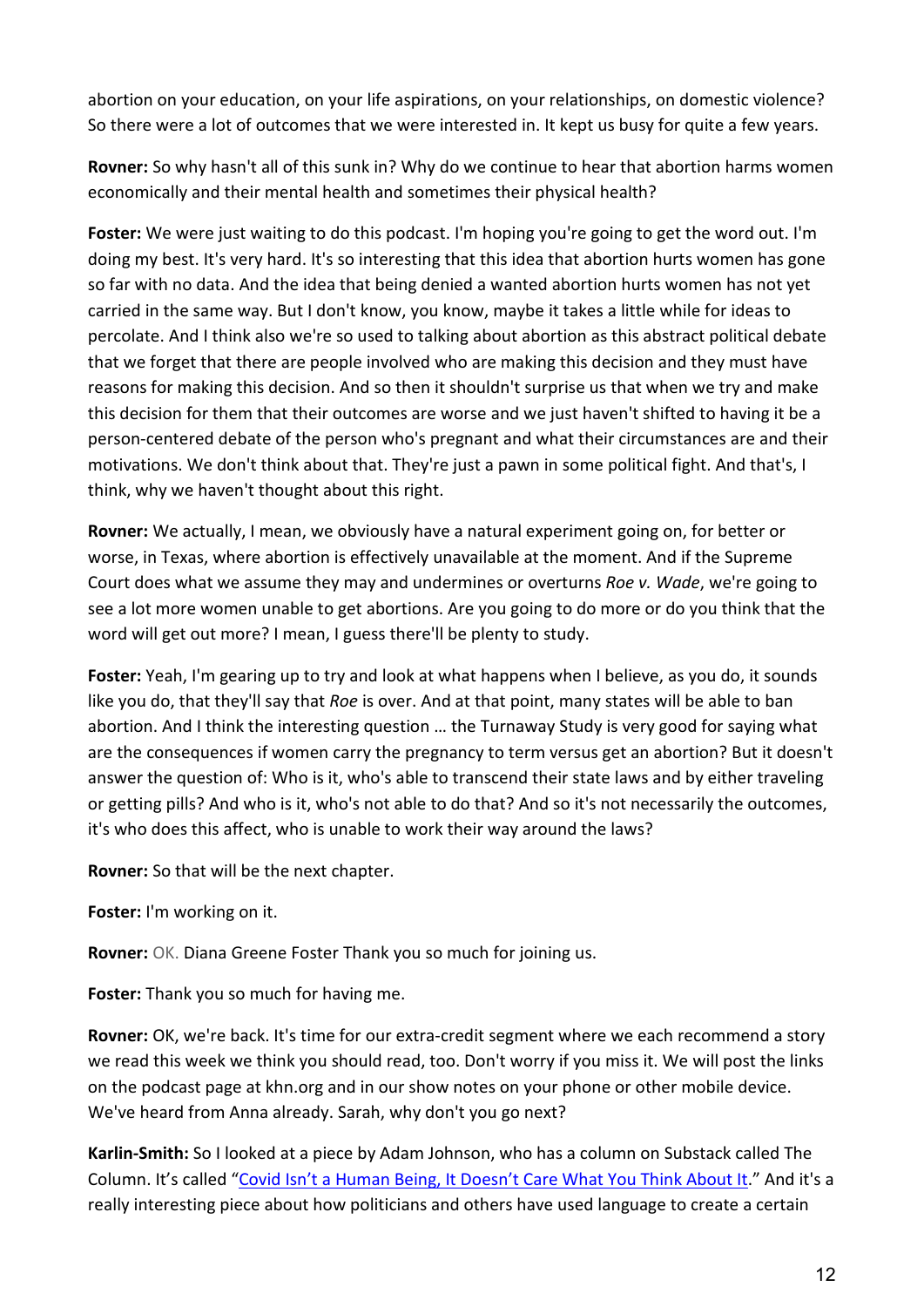anger mindset around the virus. And they basically somehow convince people that it's not covid that's making your lives more miserable right now. It's basically people who are trying to implement public health measures and other things to control the virus. He basically talks about this idea of anthropomorphisizing or making human a virus that is just not that. And Republicans have made comments like "We can't live in fear of a virus." And I thought he made an interesting comparison, like, would anybody say that if you're in the middle of a hurricane, that, you know, we can't live in fear and we should just do what we want and think nothing's going to happen to us? And he also, I think, pushes back this popular sentiment right now, which is people want to believe that we're in an endemic state or closer to an endemic state, and that's just not the case right now. We have overwhelmed hospitals and record numbers of deaths and so forth. As much as you would like to, you can't whittle away a virus and pretend maybe your individual risk has gone down a lot, but the societal risk is still very high.

**Rovner:** It's a really good piece. Thank you. Thank you for pointing it out, Joanne.

**Kenen:** Jonathan Cohn and HuffPost [have] a story called ["The Right's War on Government Is](https://www.huffpost.com/entry/supreme-court-vaccine-osha-neil-gorsuch-nondelegation_n_61e8a539e4b0c6802eef98df)  [Working and It Could Cost Lives.](https://www.huffpost.com/entry/supreme-court-vaccine-osha-neil-gorsuch-nondelegation_n_61e8a539e4b0c6802eef98df)" And he's talking, basically, he's jumping off the Supreme Court decision on vaccine mandates for workers that they struck. One of the arguments that he says Justice [Samuel] Alito was talking about is, you know, OSHA [the Occupational Health and Safety Administration] is not just into the mandate, it wasn't just affecting the workforce, the workplace, because you weren't just vaccinated at work, you were also vaccinated when you left work. And what Jonathan is talking about is a larger philosophical view from the right on the powers of regulation. What can the executive branch do? What can Cabinet members do? Cabinets departments do? And with a lot of implications, not just for health care but also for the environment.

**Rovner:** And many other things. I mean, this is basically the administrative apparatus of the federal government and the Supreme Court's desire to rein it in. And sort of we're back to the New Deal, if you go back in and read your history. My extra credit is a KHN story by Bryce Covert called ["After Miscarriages, Workers Have Few Guarantees for Time Off or Job-Based Help,](https://khn.org/news/article/miscarriage-worker-leave-legislation-pregnancy-benefits-discrimination/)" and it starts out with an anecdote from a woman who had a miscarriage, took sick leave, worked from home as many of her colleagues were doing at the same time, and ended up getting fired when she told her boss she stayed home because of her miscarriage. He told her, quote "When my wife had a miscarriage in the beginning of our marriage, she only took a half a day off work." And it turns out that unless you live in states with specific leave laws, you're pretty much not guaranteed time off to recover from a miscarriage, even though it's supposed to be covered under the federal Pregnancy Discrimination Act. Considering that miscarriage occurs in 1 of 4 pregnancies, that feels like a pretty big oversight, and apparently it won't be fixed by the paid-leave parts of the big Build Back Better bill because those are the parts that apparently are not going to make it.

So on that rather sour note, that is our show for this week. As always, if you enjoy the podcast, you can subscribe wherever you get your podcasts. We'd appreciate it if you left us a review that helps other people find us, too. Special thanks, as always, to our ace producer, Francis Ying. Also, as always, you can email us your comments or questions. We're at whatthehealth — all one word — @kff.org. Or you can tweet me. I'm @jrovner. Sarah.